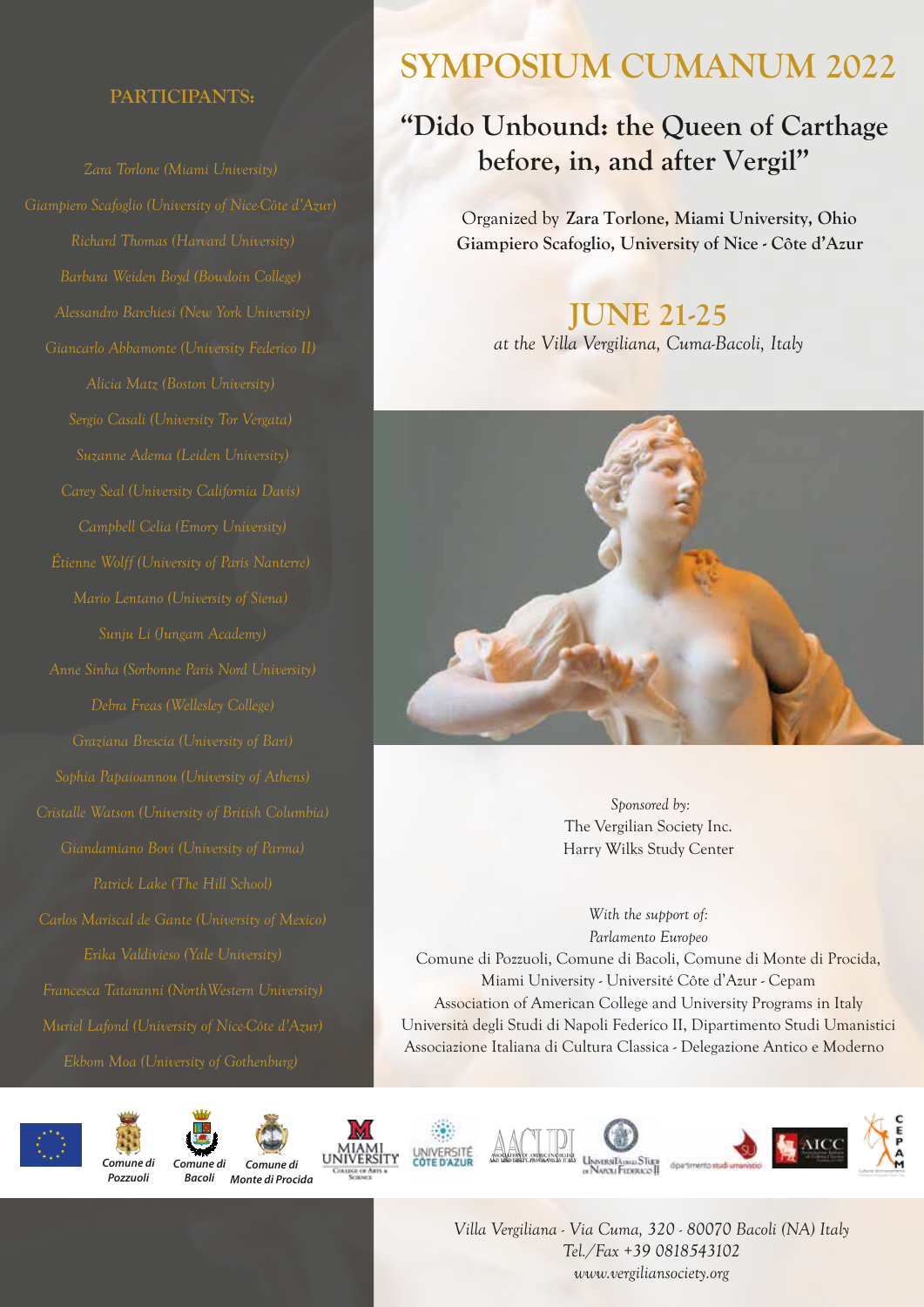### **PROGRAM**

*Tuesday, June 21st:* 

*Arrivals after 3pm. Meet and Greet and Social time: drinks before dinner in the main room.*

*Wednesday, June 22st: 8.00: Breakfast*

*PANEL 1, 9AM–11AM: Opening the Conference Themes INTRODUCTIONS: Giampiero Scafoglio and Zara Torlone Welcome of local authorities .*

*Chair: Giampiero Scafoglio*

- *1. Richard Thomas (Harvard University), "Dido in the 21st Century Translation"*
- *2. Sergio Casali (University of Rome "Tor Vergata"), "Virgil's Dido and the Preceding Tradition" Discussion*

*Coffee break*

#### *PANEL 2, 11.15AM–1.15PM: Vergil's Dido*

*Chair: Zara Torlone*

- *3. Suzanne Adema (Leiden University), "Bound by Mercurius: Mercurius as Manipulator, Interpreter and Narrator of Dido's Inner Life"*
- *4. Carey Seal (University of California, Davis), "Dido's Curiosity"*
- *5. Campbell Celia (Emory University), "Spoiled Dido"*
- *6. Mario Lentano (University of Siena), "Periturae ignoscit Elissae. Tracce di lettura al femminile della Didone virgiliana" Discussion*

*1.15PM–2.30PM: Lunch*

#### *PANEL 3, 2.30–4PM: Dido in Latin Literature of Augustan and Imperial Age*

#### *Chair: Richard Thomas*

- *7. Sunju Li (Jungam Academy for Greco-Roman Studies), "Dido, oratrix sagax: An interpretation of the Heroides"*
- *8. Anne Sinha (Sorbonne Paris Nord University), "Anna soror : le rôle d'Anna dans la construction du personnage de Didon dans la poésie latine"*
- *9. Debra Freas (Wellesley College), "East in Ephesus: Dido and Petronius"*

*Discussion*

*Outing to Cuma*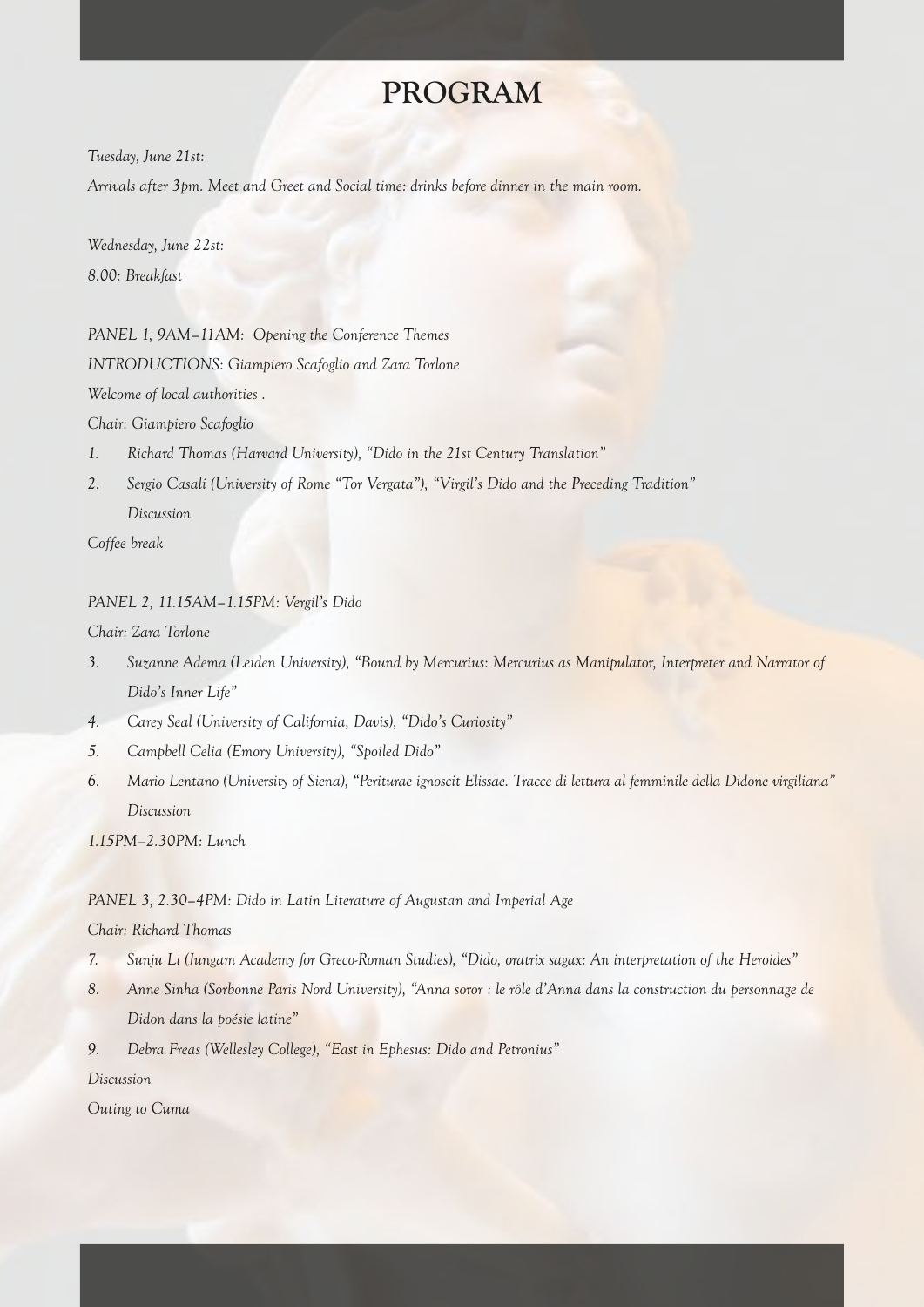*Thursday, June 23st: 8.30: Breakfast*

*PANEL 1, 9AM–11AM: Dido in Late Antiquity*

*Chair: Jim O'Hara*

- *10. Graziana Brescia (University of Bari), "L'allattamento ferino e i geni della perfidia. I convicia di Didone in età tardo-antica"*
- *11. Giancarlo Abbamonte (University of Naples "Federico II") and Fabio Stok (University of Rome "Tor Vergata"), "Dido in the Late Ancient Commentaries"*
- *12. Étienne Wolff (University of Paris Nanterre) "Didon dans quelques recueils poétiques latins tardifs (Épigrammes d'Ausone, Epigrammata Bobiensia, Anthologie latine)"*
- *13. Sophia Papaioannou (National and Kapodistrian University of Athens), "Editing the Dying Dido for a Christian lector doctus (Tertullian and Prudentius on Dido's suicide)" Discussion*

*Coffee break*

*PANEL 2, 11.15AM–1.00PM: Receptions of Dido: Europe*

*Chair: Barbara Weiden Boyd*

*14. Cristalle Watson (University of British Columbia), "Cutting and Pasting Dido: The Vergilian Centos of Geta and Proba"*

*15. Giandamiano Bovi (University of Parma), "Luca Pulci's Pistole, addressed to Lorenzo di Medici. Rewriting Dido"*

*16. Patrick Lake (The Hill School), "Shakespeare's Dido in the Tempest"* 

 *Discussion*

*1.00PM–2.15PM: Lunch*

*Outing in Naples (Archaeological Museum)*